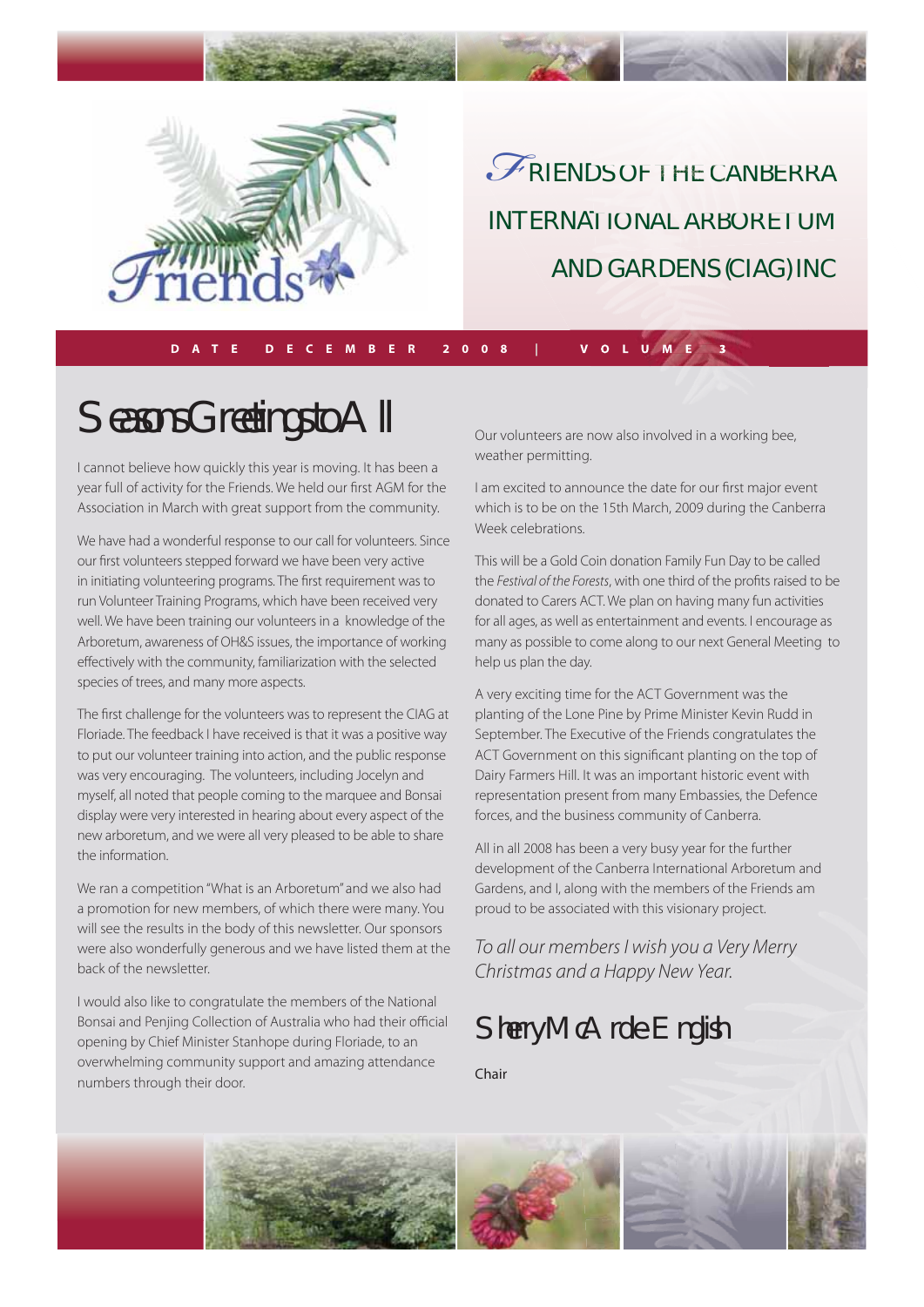

## **FRIENDS AT FLORIADE 2008**

Over 22,000 people visited the Friends marquee and over 38 000 people visited the display for the National Bonsai and Penging Collection of Australia - this is a very worthwhile outcome in support of the development of the Arboretum.

With the support of Chief Minister's Department, Yarralumla Nursery, ACTEWAGL, Bel Air Drycleaners, SEERS, FACTA, ANU, Seeds and Plants Australia, STEP and our absolutely fantastic team of volunteers, we were able to provide a comprehensive display with information. Our marquee was beautifully decorated with plants including advanced Wollemi Pines from Yarralumla Nursery and local plants from Seeds and Plants Australia.

Most people simply knew very little about the project and were keen to find out more - having the volunteers there to assist with questions was most important.

Our display was open from 9.00am to 5.00pm every day for the whole of Floriade (30 days) with Thursday, Friday, Saturday and Sunday being the busier days. The display was between the Cottage and Stage 88. We played a DVD giving up-to-date visuals from the site (showing the dam and roads being formed, the plots that have been planted and pictures from the master plan showing what is planned for the coming years). We also borrowed for the display the winning design, an up-to-date map of the plantings, and boards of many of the trees that have been planted so far. This, together with the display material from the ANU about their longitudinal climate research on the site, the FACTA display about the ACT's arboreta and STEP's display about the ecology of the

Southern Tablelands captured the attention of our visitors - but the best feedback was about the information provided by the volunteers.

The opening of the National Bonsai and Penjing Collection of Australia in the Cottage was also an attractor (this is the first 'garden' of the Arboretum and is reported in another article). Placing the Friends display near the temporary (but more solid) NBPCA display made sure that both these aspects of the Arboretum could support each other.

Next year for Floriade, it is planned to place the Friends display inside the Cottage, and to provide tours of the Arboretum.

As part of the Friends display we ran a competition and a membership promotion. The results were:

#### Week I

#### **Arboretum Competition**

Renate Metz - Fantastic for Canberra (Fantastic Forests)

#### **Membership promotion**

Lynn and Steve Adams

#### Week II

#### **Arboretum Competition**

Marina Di Rosso - Each child born offered opportunity to plant tree and have name on a wall

#### **Membership Promotion**

Richard and Erina Jenkins

#### Week III

#### **Arboretum Competition**

Amelia Dixon (aged 4) - Picture of trees (worth a thousand works)

### **Membership Promotion**

Lois Maiden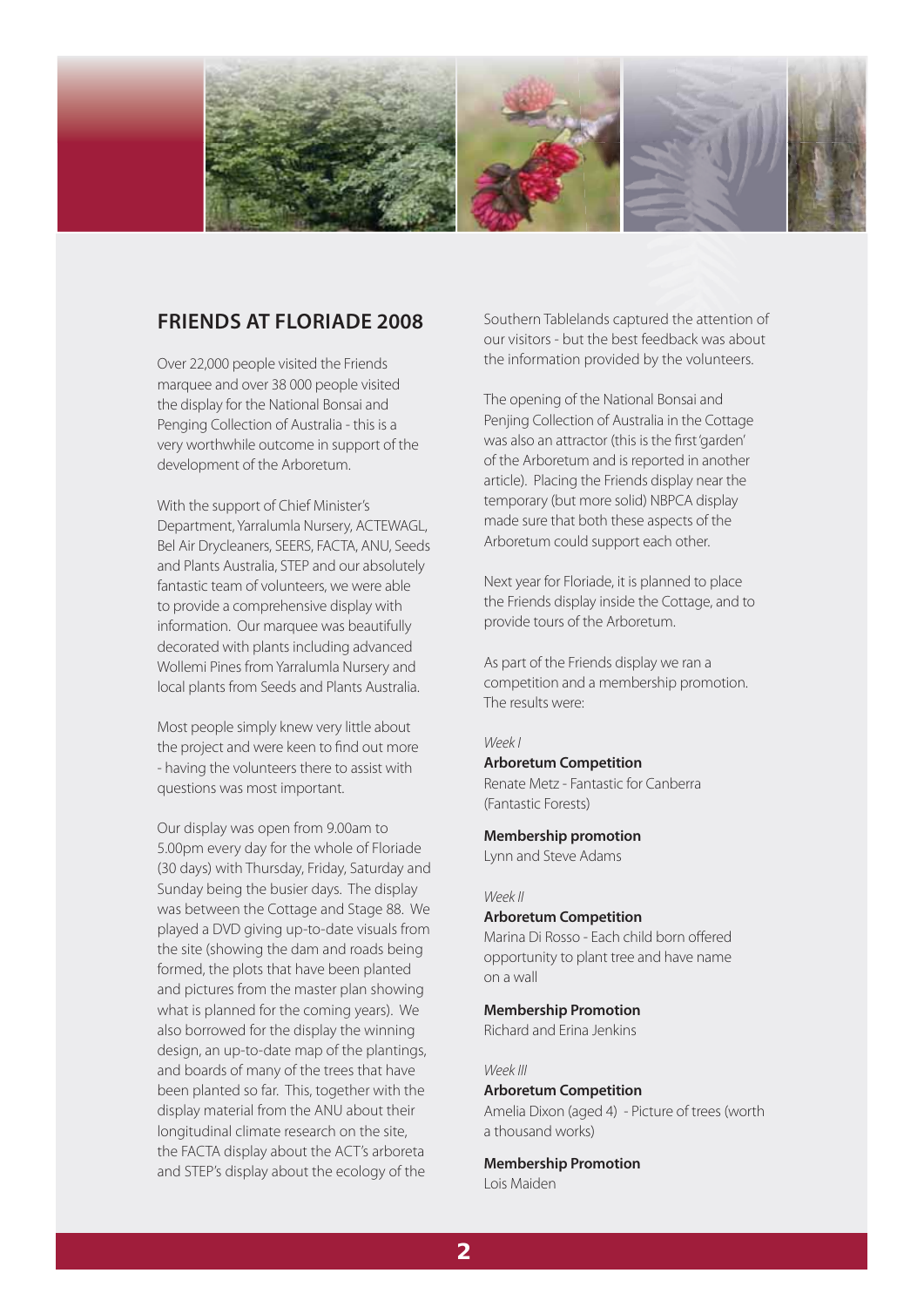

#### Week IV

**Arboretum Competition** Mary Butteriss - Out of adversity - great things grow

#### **Membership Promotion** Ian and Yvonne Kilgour

The prize for each weekly winner of the Arboretum Competition was a Wollemi Pine from Yarralumla Nursery and the Membership Promotion winners received a plant to the value of \$25.00 from Yarralumla Nursery. Our thanks go to Yarralumla Nursery for their sponsorship.

As an endnote to a very successful month it was good to learn that Amelia had presented, with great pride, Willomina the Wollemi to her mother.



**Jocelyn Plovits | Secretary** Same Company State English, A and G Dixon, R Metz, M Butteriss and M Prowse

## **MORE ON PENCIL PINES**

(by Linda Muldoon, CIAG Friend)

Our last Newsletter contained an article about my visit to The Tasmanian Arboretum but the photo referred to was omitted.

So here it is. This is one form of Athrotaxis cuppressoides (Pencil Pine) growing in the Tasmanian alpine section. According to Phil Parsons, President of The Tasmanian Arboretum, Pencil Pines have eight distinct leaf forms, all endemic to Tasmania.

On this very attractive young tree the branchlets hang down with many terminating in cones. If a tree can wear a heavily beaded party dress, this surely is it!

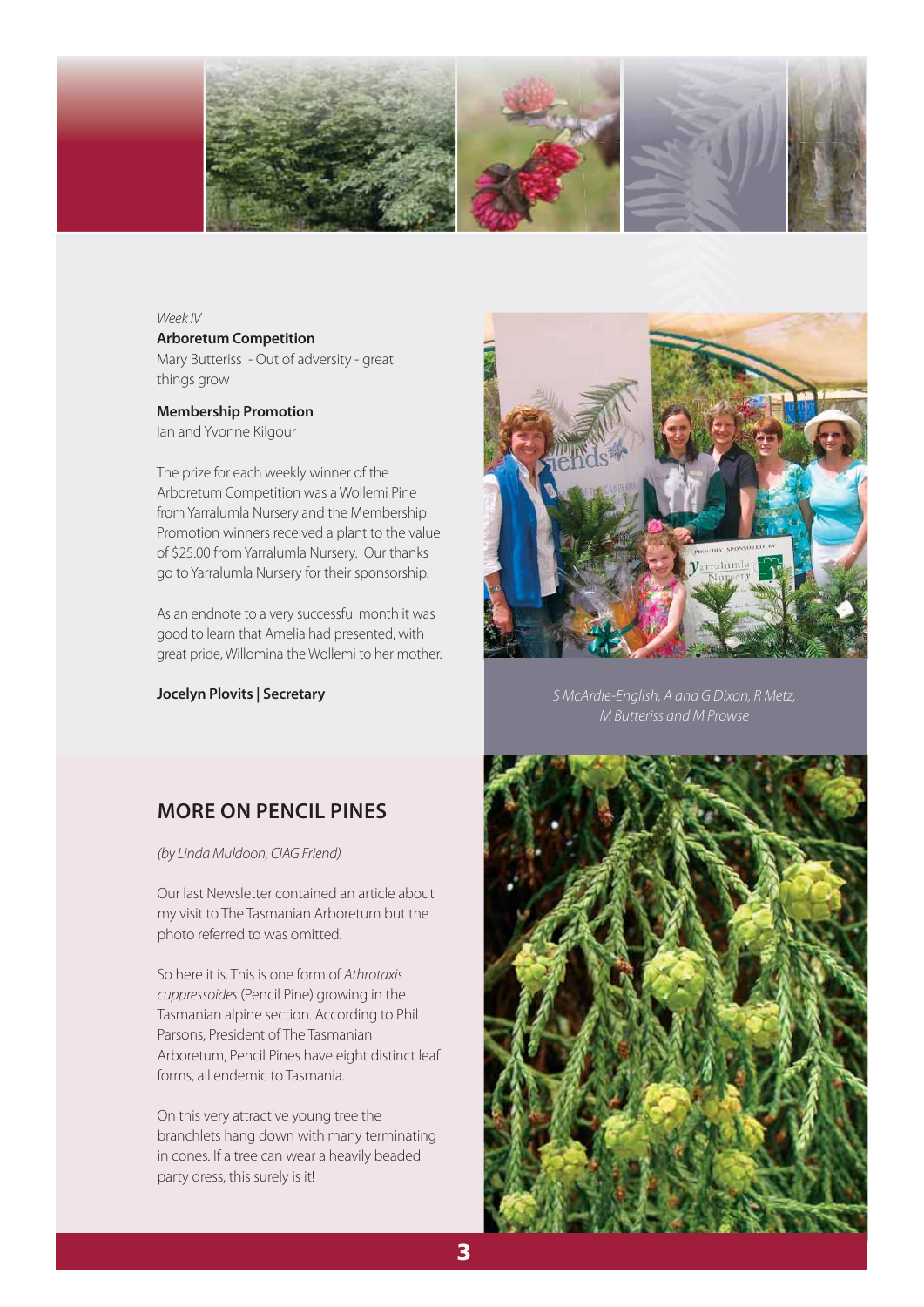

## **THE OFFICIAL OPENING OF THE NATIONAL BONSAI AND PENJING COLLECTION OF AUSTRALIA**

28th September, 2008

On a lovely sunny spring morning hundreds of people from all over Australia gathered together in Australia's capital city, Canberra, to witness the official opening of the National Bonsai and Penjing Collection of Australia (NBPCA), the first garden of the Canberra International Arboretum and Gardens.

Many of the trees on display had travelled thousands of kilometres across the breadth of Australia and had also travelled many decades in time, some being nearly sixty years in training as bonsai. Some of the invited guests had travelled similar distances and times to witness the opening of the collection.

The speeches were made in a marquee some two hundred metres away from the bonsai and then the focus moved to the site of the collection. There, the Interim Curator, Mr Grant Bowie, struck a brass gong to call guests attention and the new NBPCA bonsai pavilion was officially opened with a simultaneous ribbon cutting ceremony performed by the Chief Minister of the ACT, Mr John Stanhope and the chairman of the Bonsai Management Committee Dr Roger Hnatiuk. The twin cutting of the ribbon was to symbolise the cooperation between the ACT government and the bonsai community of Australia in making this collection possible.

Dr Hnatiuk conducted Mr John Stanhope through the bright red entrance gate to be the first official quest of the collection and then the rest of the gathered bonsai community filed

through to view the collection. The business of the Friends of the Arboretum was suspended for the morning as their marquee was used to supply tea and coffee for the assembled quests as they waited their turn to view the collection. For the next hour and a half the collection was full of the excited specialist bonsai audience and many pictures were taken of both the bonsai and the guests.

The temporary site (for the next three to five years) for the NBPCA is in a purpose built, architect designed pavilion in Commonwealth Park and the park is also the site for Floriade, the annual spring floral festival in Canberra. Floriade was in full swing and we were right in the middle of it both geographically and time wise, so by midday the rope barriers were removed and the general public were allowed in to see the collection as well.

During the 23 days that the NBPCA was open during Floriade we had 38,770 visitors pass through the collection, many of them local Canberrans. All of the comments on the collection, both verbal and written in the visitors book, were very complimentary of the bonsai, the display facility and the combined effort of the ACT Government and the bonsai community to establish the NBPCA. The guides of the collection, resplendent in their red coats, answered lots of questions about

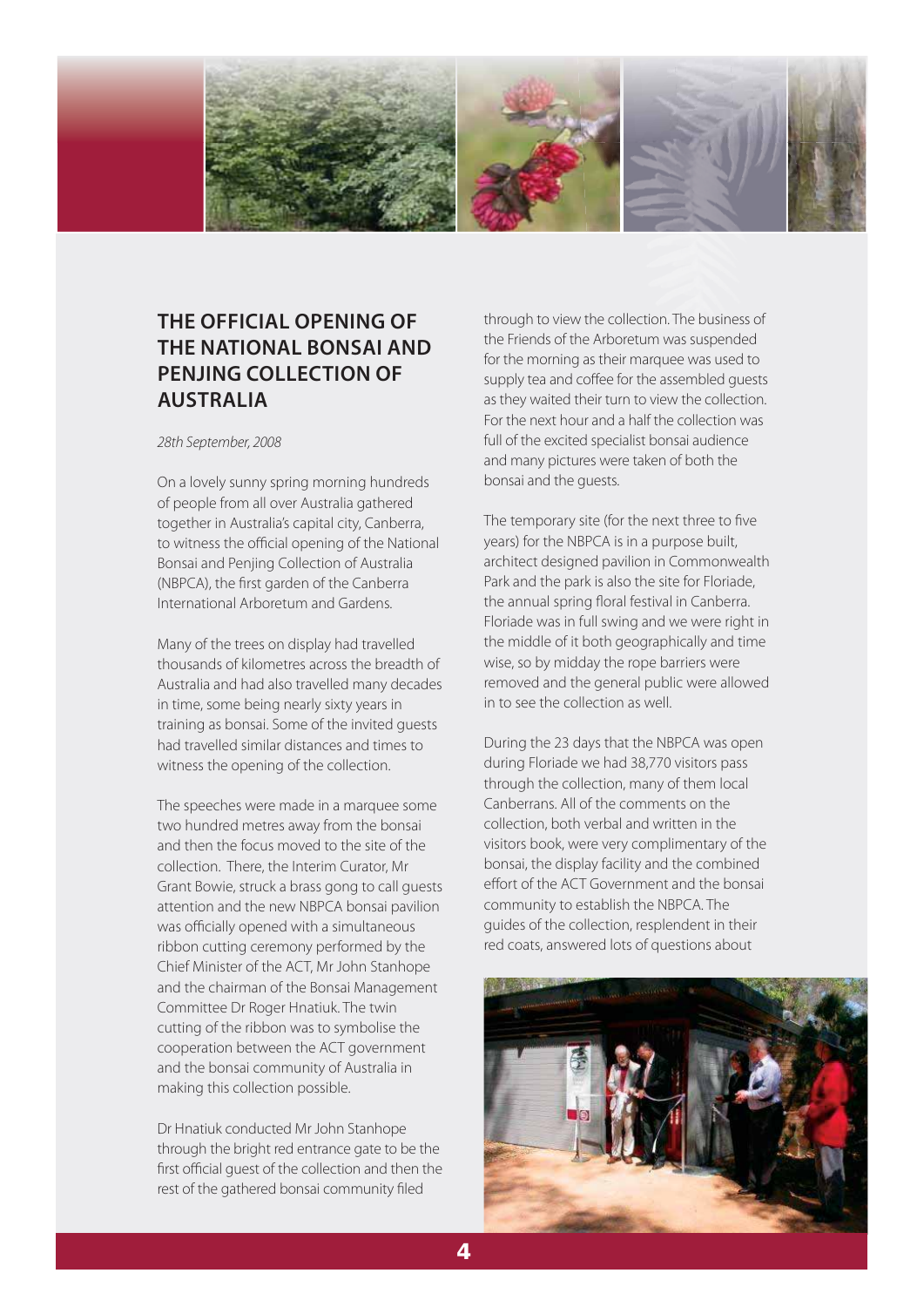

the collection in general and many specific questions on their favourite trees on display. Many questions were answered about the CIAG and many pamphlets were handed out as well. Each of the bonsai on display seemed to be someone's favourite and it showed how balanced the collection is in terms of deciduous, evergreen, conifer and native. The mix of styles, including the forests, were also very popular.

We are now open 7 days a week at the moment from 10am till 3pm. I hope to see you at some time at the collection.



**Grant Bowie | Interim Curator**

## **FESTIVAL OF THE FORESTS ANNOUNCING THE COMMUNITY EVENT ON 15 MARCH 2009 AT THE ARBORETUM**

The Friends are hosting the inaugural Festival of the Forests at the Arboretum on 15 March 2009. This will be a day for our whole community to gather on the site and learn about the bio-diversity goals of the Arboretum as well as having fun in this wonderful community asset. There will be an opportunity to make gold coin donations towards the Arboretum and a proportion of the profits will be going to our partner, Carers ACT.

The planning for all the events is well underway. We are hoping for a start with a breakfast with the balloons, then the inaugural Festival of the Forests Family Fun Run (to become an annual event), a Walking for Pleasure tour, a concert

program held in the amphitheatre and events and displays on the Event Terrace particularly focused on families and childrens' activities. Something for everyone! The official program will be launched in the next newsletter.

Through the day there will be hop-on hop-off bus tours around the site so people can see the new forests as well as the mature forests of cork oaks and Himalayan cedars and there will be plenty of opportunities to talk about the trees to learned people.

So bring a picnic and come and join the fun (there will also be food and soft drinks available on site).

Information about the day will be in the program for the Canberra Festival 2009 program, on our website, and in the next Friends newsletter. In the meantime if you have any queries or want to get in early to be a volunteer on the day, contact Jocelyn at hackman@grapevine.com.au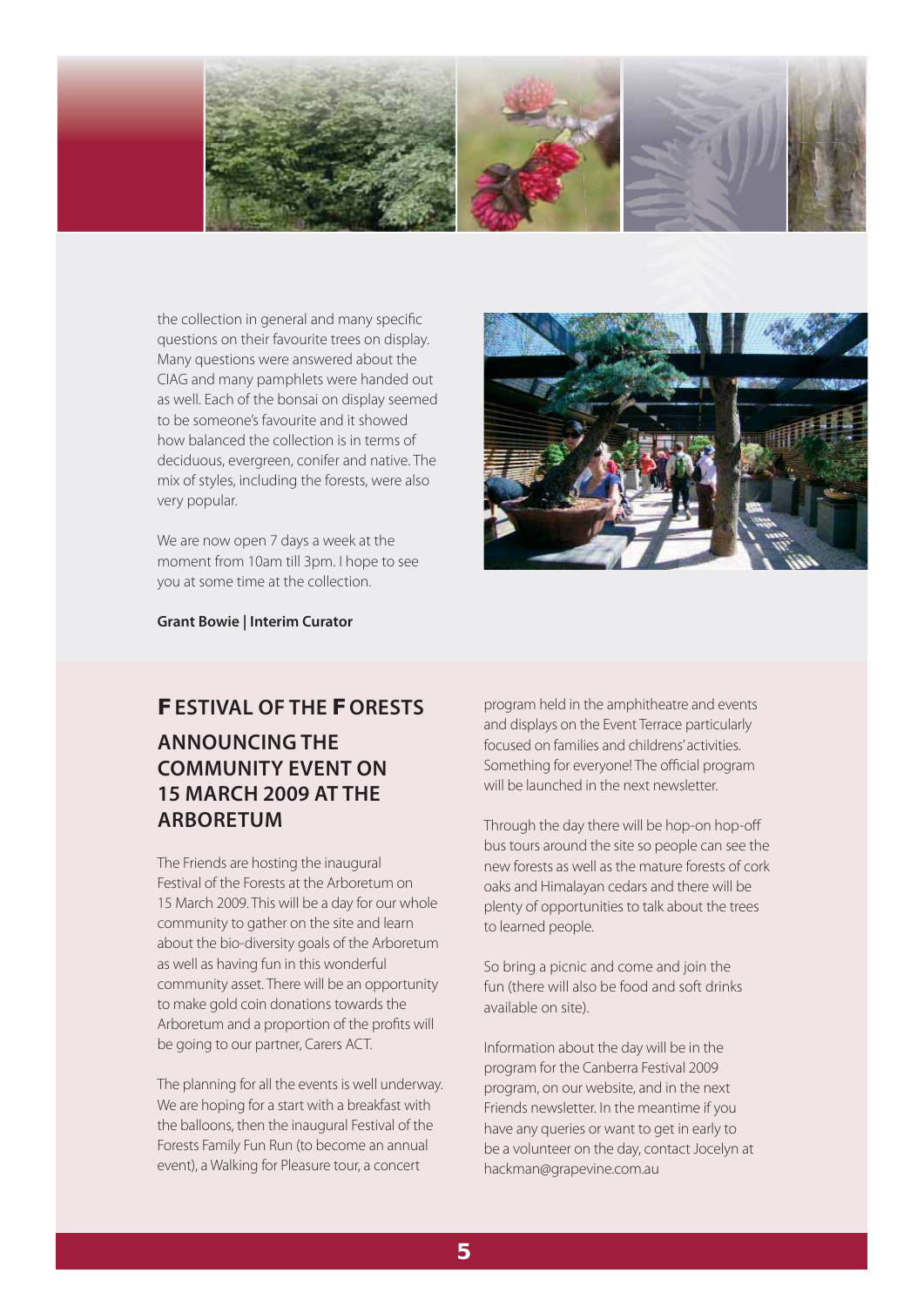

## **PROJECT UPDATE**

The Canberra International Arboretum and Gardens has almost reached a most exciting milestone, the completion of the new entrance, dam and Stage 1 road works which will mean that when the opening hours are announced in the new year people will be able to have access to the site and see the 20 forests which have already been planted.

The forests which have been planted already contribute to the preservation of the biodiversity of threatened and iconic trees and the colours of their foliage and flowers can be seen as the trees start to develop. It will be

very interesting to watch the changing colour patterns through the seasons. Work to prepare for the next plantings of forests has begun and is concentrated on the area alongside the Tuggeranong Parkway. For up-to-date information about the forests you can visit the web site at cmd.act.gov. au/arboretum. The Forest Guide provides information about each of the trees that have been planted so far. o watch the changing<br>or the seasons.<br>for the next plantings of<br>n and is concentrated of<br>ne Tuggeranong Parkw.

Planning for trees and other site infrastructure is underway.

This article is based on information provided in November 2008 by the Project Director in Chief Minister's Department.

## **FRIENDS CALENDAR FOR 2009**

Here are the proposed dates for 2009. Notices will be sent out by e-mail (and mail) closer to particular events and if there is to be any change to the calendar. It could be anticipated that there would be changes if there is bad weather on a particular day when activities are to be held on site.

Looking forward to seeing you in 2009.

| Feb      | Bonsai Volunteer's BBO                                                      |  |
|----------|-----------------------------------------------------------------------------|--|
| 8 Feb    | Combined Friends of the CIAG Inc<br>and Friends of the ANBG bus tour        |  |
| 15 Feb   | Friends of the CIAG Inc<br>(ActewAGL) bus tour                              |  |
| 22 Feb   | Working Bee                                                                 |  |
| 3 March  | Meeting                                                                     |  |
| 15 March | Festival of the Forests -<br>Community Day hosted on site by<br>the Friends |  |
| 19 March | Craft ACT at the NBPCA                                                      |  |
| 26 April | <b>Working Bee</b>                                                          |  |

| 18 May   | Annual General Meeting                       |  |
|----------|----------------------------------------------|--|
| 28 June  | Working Bee                                  |  |
| Sept/Oct | Tours provided to Floriade visitors          |  |
| Sept     | First birthday celebrations - NBPCA          |  |
| 27 Sept  | Working Bee                                  |  |
| 3 Nov    | Meeting                                      |  |
| 22 Nov   | Working Bee and Members end-of<br>year party |  |

As you can see there are plenty of opportunities for involvement and to be a volunteer.

Have you completed General Information (Module 1) of the Volunteer Training? This module provides useful information about the site and it is information you can use when talking to and assisting members of the public.

Module 2 - Botanical information about the forests will also be available in 2009 starting from March 2009.

Contact Jocelyn on 0406 376 711 or on hackman@grapevine.com.au if you would like to participate in either of these modules.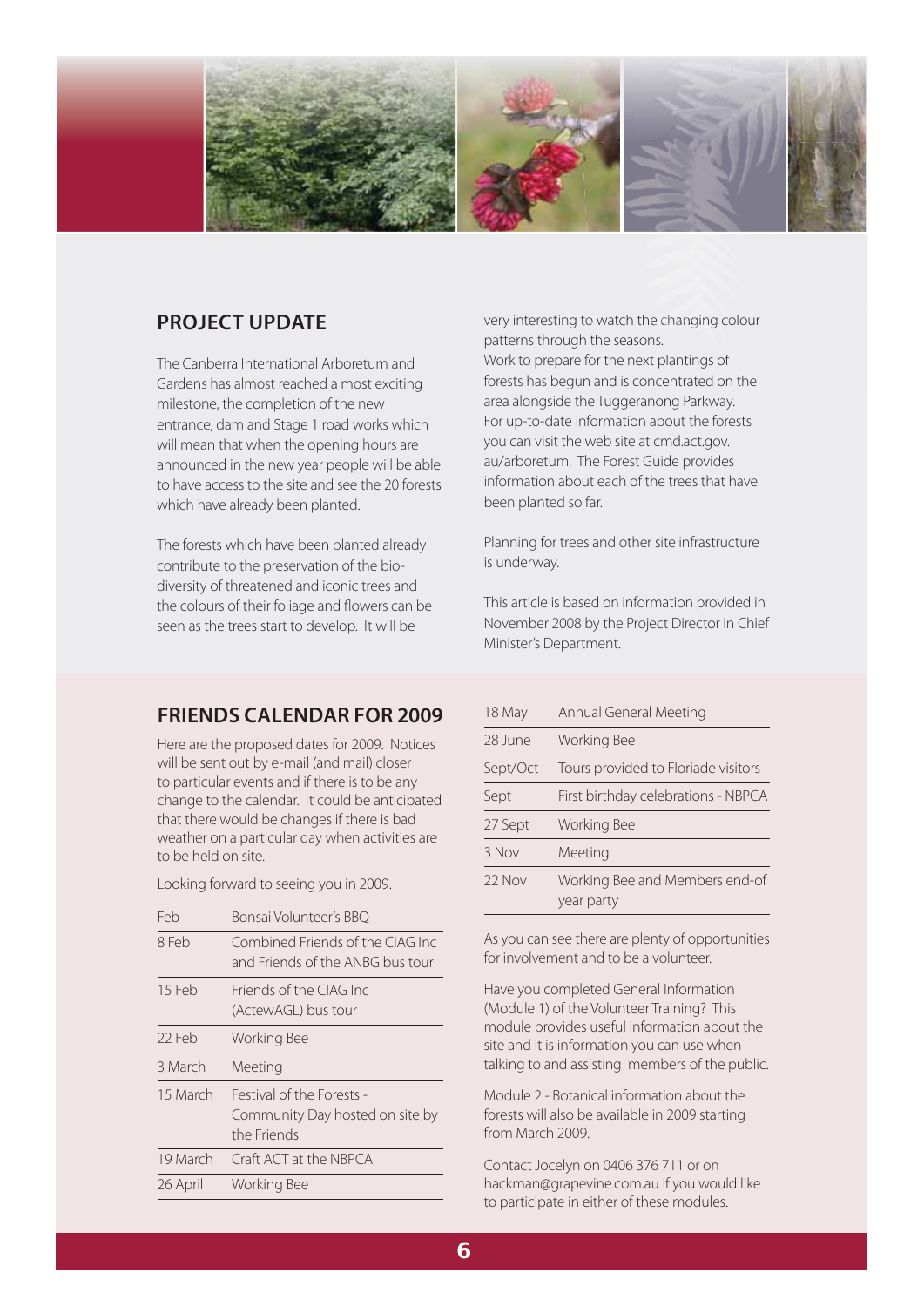

#### **MEMBERSHIP IS DUE**

Have you remembered that membership fees are due on 1 December each year? Please forward your payment as outlined on the application page. Your fees are used to run the administration of the Friends (including matters such as insurance and contact with members) all fees and donations are welcome!

#### **NEWSLETTER IN 2009**

To ensure the most effective expenditure of membership fees and to assist the environment with less use of paper, the Council is promoting distribution of the colour version of the newsletter by e-mail. To reduce printing costs hard copies will largely be formatted in black and white.

If you have the facility, please forward your e-mail address to hackman@grapevine.com.au

## **PERSIAN IRONWOOD** *Parrotia persica*

The banner of this newsletter features the Persian Ironwood, the sole species within the genus Parrotia.

It is a deciduous tree which grows as lowbranched, multi-stemmed tree or large shrub. In autumn the leaves are spectacular colours including bright yellow, orange, pink and purplish red. In the banner you can see the small, dark red flowers that appear on the bare bark in later winter/spring.

This tree is native to the mountains of northern Iran in the Alborz Mountains and the Caucasus Mountains of Georgia and Turkey. This tree was discovered in 1829 by F W Parrot a German botanist exploring Mt Ararat looking for Noah's Ark.

In Canberra it is expected to grow between 8m and 25m high and between 10m to 20m wide. It is planted in Lot 7 of the Arboretum.

Article based on information taken from the Arboretum's Forest Guide Spring 2008 and the Canberra Gardener 1991.

 $\boldsymbol{\mathcal{V}}$ arralumla Nursery ∕<br>ACT URBAN SERVICES





**ActewAGL**